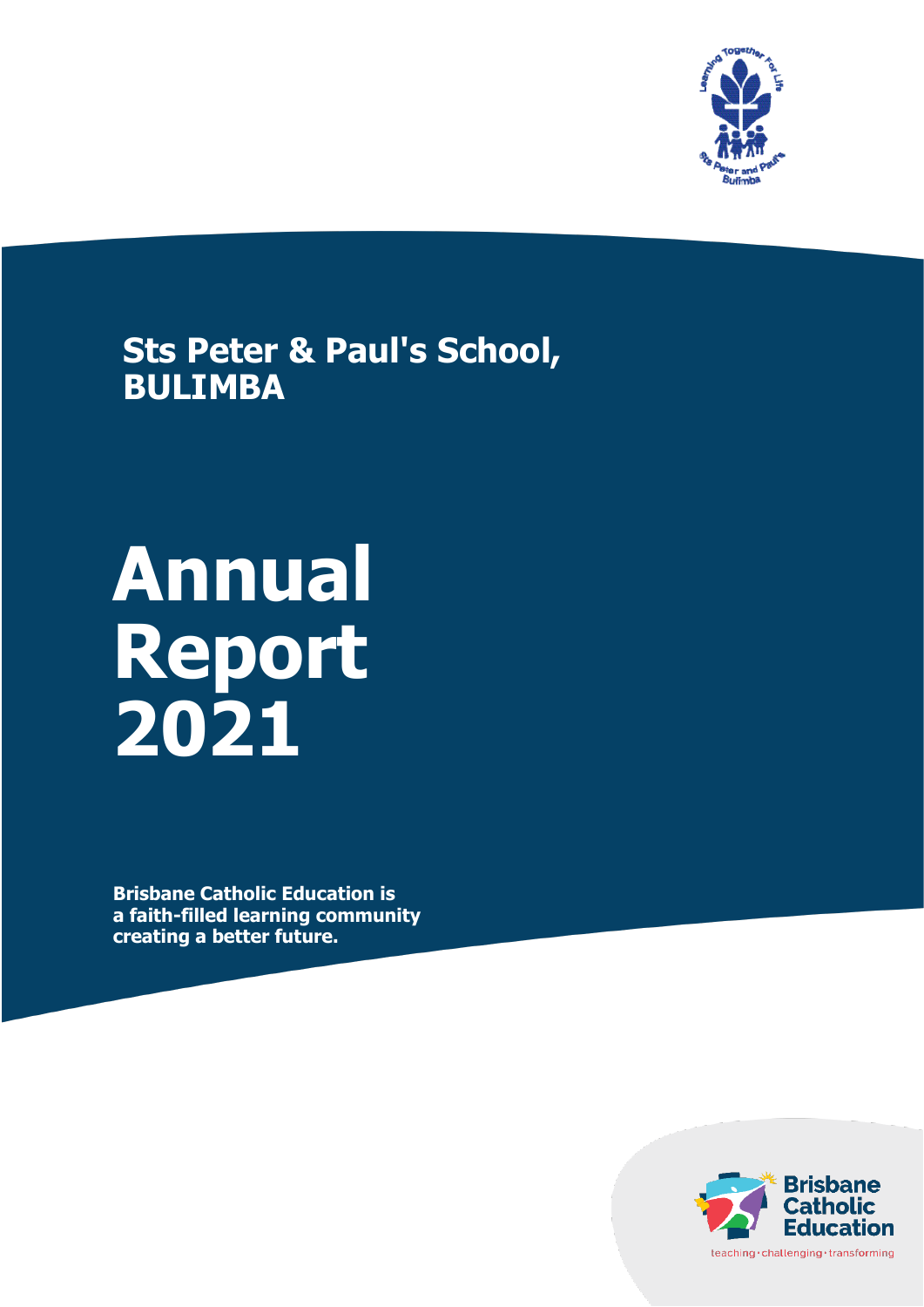# **Contact information**

| <b>School</b>         | Sts Peter & Paul's School                                                                                                                                                                       |
|-----------------------|-------------------------------------------------------------------------------------------------------------------------------------------------------------------------------------------------|
| <b>Postal address</b> | 33 Alexandra Street, BULIMBA, QLD, 4171                                                                                                                                                         |
| Phone                 | (07) 3399 1281                                                                                                                                                                                  |
| <b>Email</b>          | pbulimba@bne.catholic.edu.au                                                                                                                                                                    |
| <b>Web pages</b>      | Information about the school can be found at www.stspp.qld.edu.au<br>Additional information about Brisbane Catholic Education schools is<br>located on the Brisbane Catholic Education website. |
| <b>Contact person</b> | Paul Blinkhoff - Principal                                                                                                                                                                      |

# **Principal's foreword**

The 2021 Annual Report presents information for reporting requirements and informs the wider community of our school's operations and achievements through the year. The report includes information on the school's profile, curriculum delivery, social climate, school funding, workforce composition and student performance.

Sts Peter and Paul's School is a Catholic, co-educational primary school administered through Catholic Education Archdiocese of Brisbane. In 2021 enrolment is approximately 668 students from Prep to Year 6. Established in 1916 by the Good Samaritan Sisters, Sts Peter and Paul's Primary School aims to foster an environment based on the values and understanding of Good Samaritan heritage – faith, compassion, community, excellence.

Sts Peter and Paul's Vision Statement "Learning together for life & live teachings of Jesus" along with the Mission Statement "Educate the whole child by guiding and inspiring children to reach their potential" forms the basis of school life. The school ensures a balance between individual and societal needs. Sts Peter and Paul's provides a diverse range of learning experiences to ensure our children are happy, engaged and interested in learning. Specialist programs offered include LOTE (Japanese), physical education, music and drama. In addition, our Prep and Year 1 students participate in a perceptual motor program. Our student body is supported by the activities of our Year 6 Leadership Committees via which our students enjoy leadership formation. Inclusion, early intervention and enrichment programs provide for support students with additional needs.

Parental involvement is regarded as an integral part of a child's development, resultantly the school embraces parental support in both the operational and organisational aspects of the school. An active Parents and Friends Association and School Board exist.

#### **School progress towards its goals in 2021**

Catholic Identity

Strengthen Catholic Identity through a focus on our Good Samaritan charism and formation

- Staff have a shared understanding of the Good Samaritan Charism and this permeates the Religious Life of The School
- Enhanced Catholic Identity with iconography (mural) and teaching of Good Samaritan Charism

Our People

Use the Vision and Mission Statement and and Values to foster a culture of continuous professional improvement.

• Documented policies and procedures for consistency in school wide learning, teaching and wellbeing practices

Learning & Teaching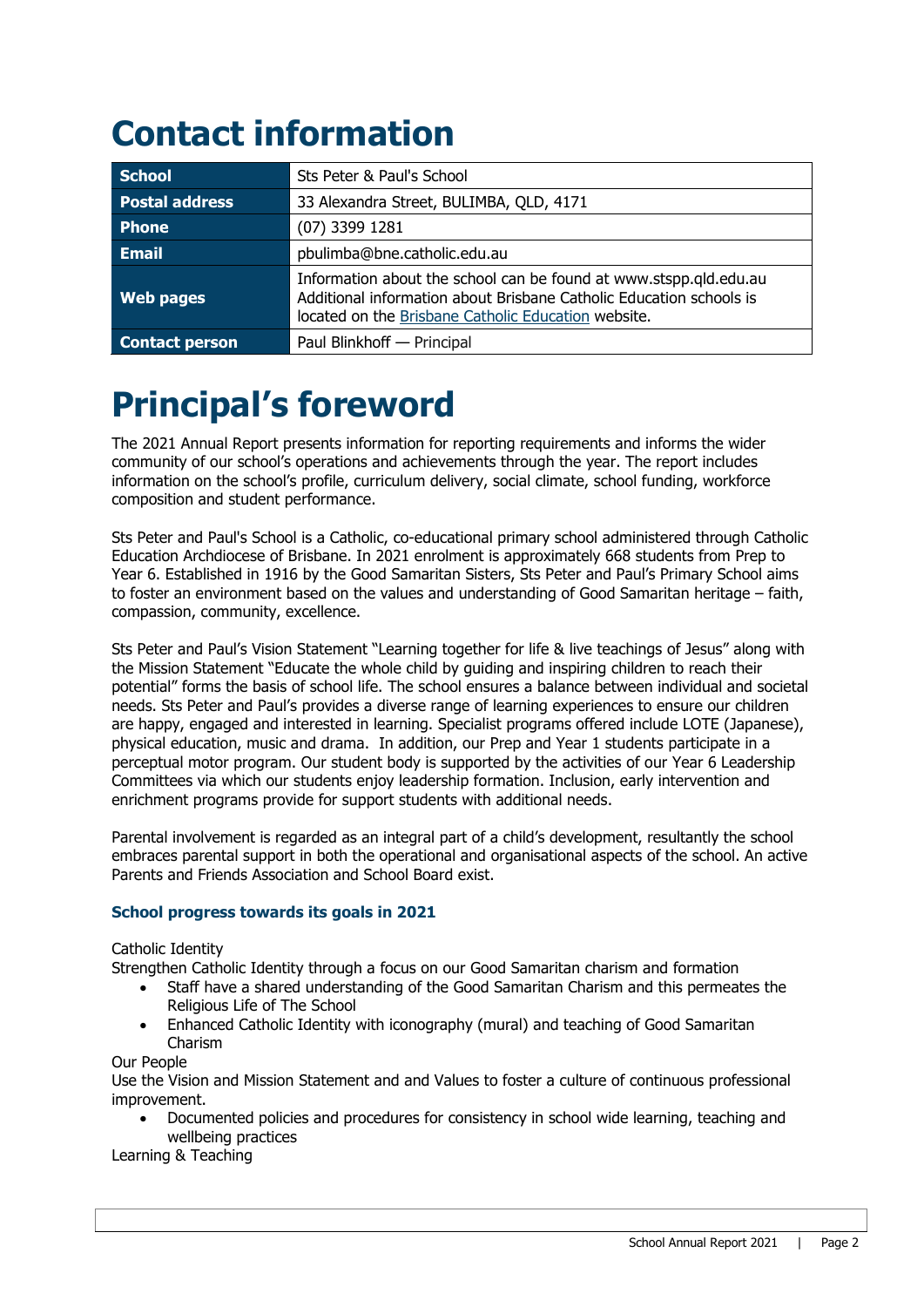Embed a whole school consistent approach to the teaching of Mathematics to progress achievement and wellbeing of all students.

- Planning and assessment reflects the instructional loop aligned to the BCE Model of Pedagogy and the Australian Curriculum
- Shared understanding and practice of differentiation in Mathematics<br>• Systematic and consistent use of PAT-M Numeracy Monitoring Tools
- Systematic and consistent use of PAT-M, Numeracy Monitoring Tools and SRS data supports student progress
- Improvements in NAPLAN progress and achievement

#### Wellbeing

Nurture a safe, inclusive and connected community by embedding the Positive Behaviour for Learning strategy

- Staff have a common language around PB4L and Reboot practices
- Teachers consistently use Engage to accurately track and monitor behaviour and wellbeing data
- Restorative Practices are applied school-wide

#### **Future outlook**

Catholic Identity

- Strengthen Catholic Identity through a focus on the charism of St Peter Our People
	- Culture enhancing Team Bulimba
- Learning and Teaching
	- Continue to build teacher capacity in the planning, delivery, moderation

Wellbeing

• Positive Behaviour For Learning Data Exploration

Diversity

• Exploring the development of a Reconciliation Action Plan (RAP) and engaging a school chaplain

Organisational Effectiveness

• Development of Policy and Procedure Register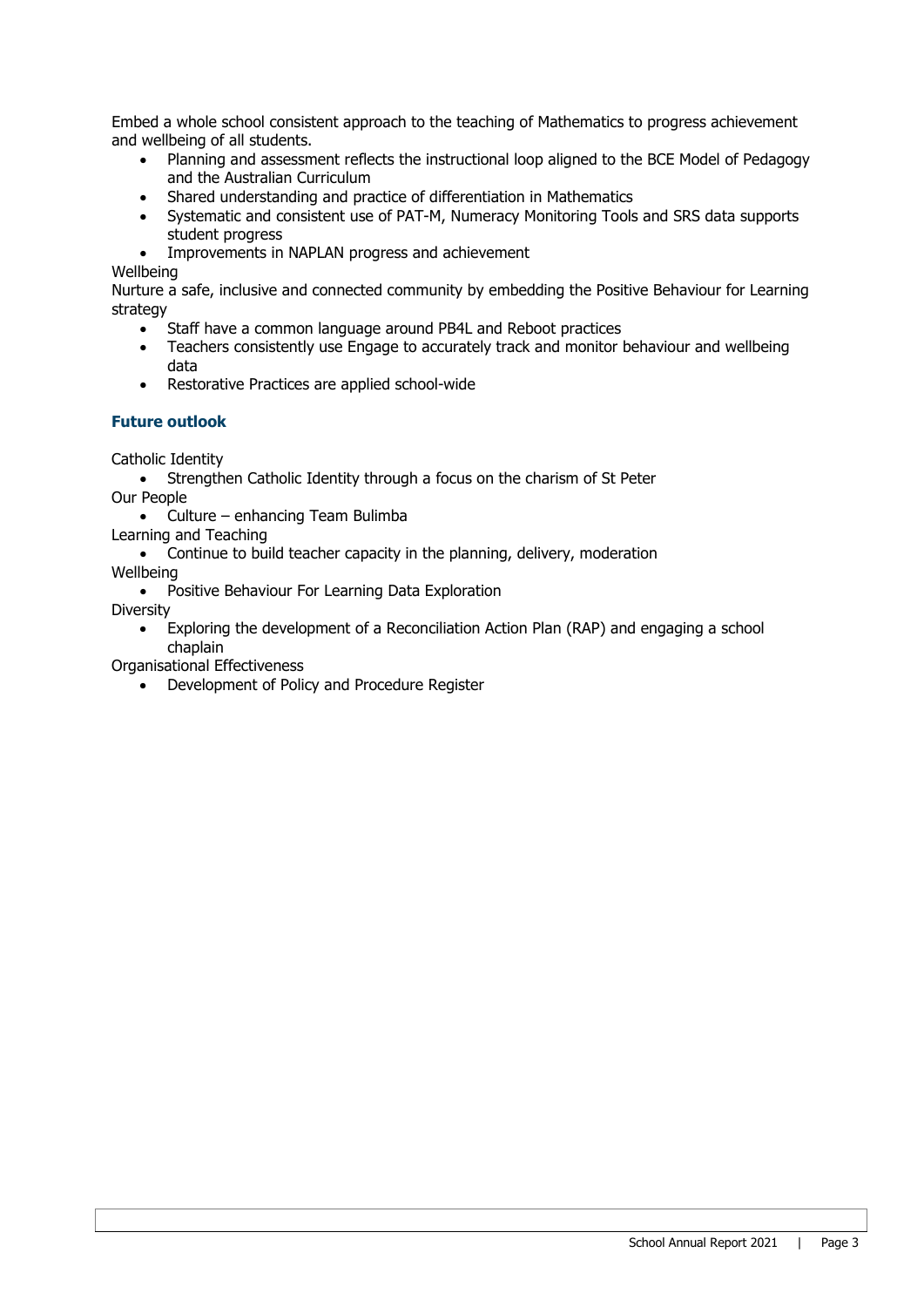# **Our school at a glance**

### **School profile**

Sts Peter & Paul's School is a Catholic school administered through Catholic Education Archdiocese of Brisbane.

| <b>Coeducational or single sex:</b> | Coeducational |
|-------------------------------------|---------------|
|-------------------------------------|---------------|

**Year levels offered in 2021:** Primary

#### **Student enrolments for this school:**

|      | <b>Total</b> | <b>Girls</b> | <b>Boys</b> | <b>Aboriginal and</b><br><b>Torres Strait</b><br>Islander students |
|------|--------------|--------------|-------------|--------------------------------------------------------------------|
| 2021 | 664          | 379          | 285         |                                                                    |

Student counts are based on the Census (August) enrolment collection.

Sts Peter & Paul's School students are from families who live in and around the local Bulimba area. Students represent a range of social and economic backgrounds. As a Catholic community we are encouraged to look beyond our own cultural reality and to develop an understanding of the lives of people in a variety of communities. A very small number (less than 1%) of families have identified as indigenous. The school caters for the needs of students (less than 4% of the student body) with verified disabilities and a small number of students (around 3%) for whom English is a second language.

Sts Peter and Paul's students are very well supported and given many opportunities to support their learning. They are actively involved in the local and wider community, participating in many extracurricular activities.

Student enrolments are very strong in Prep – Year 4 with some boys moving to the Religious Institute Schools (St Joseph's Gregory Terrace, St Laurence's College, Villanova College, Iona College and Churchie). Sts Peter and Paul's has a strong number of boys who remain at the school until the end of Year 6 and then move to the abovementioned schools. Our girls at the end of Year 6 move to Lourdes Hill College, All Hallows School and for those preferring a co-educational secondary education, a few students attend Cannon Hill Anglican College.

We are a Catholic School with a student population of over 80% Catholics, with families actively engaged in the life of the Parish. Sts Peter & Paul's School is more than an educational facility, it is a place where community spirit is strong and a shared vision for giving our students a balanced education based on Gospel values is evident daily.

# **Curriculum implementation**

#### **Curriculum overview**

The approved curriculum is enhanced and supported at Sts Peter and Paul's by the following distinctive curriculum offerings: Music, Physical Education, Drama, Japanese, Perceptual Motor Program and Enrichment classes. These offerings are supported by the following specialist teachers and staff: Teacher Librarian, Support Teachers - Inclusive Education, Primary Learning Leader, Physical Education Teacher, LOTE teacher, Music Specialist teacher, Drama Specialist Teacher and the ICT support consultants and School Officers.

Value-added programs included but were not limited to:

- 1:1 iPad program (Years 4 6) providing school and home access to quality technology
- School Leadership Program for Year 6
- Music, Drama and Physical Education Specialist Lessons for students in Years Prep to Year 6
- Perceptual Motor Program for Prep and Year 1 students
- Japanese for Years  $2 6$
- School Junior and Senior Choir. Early Years Sing Club and School Concert annually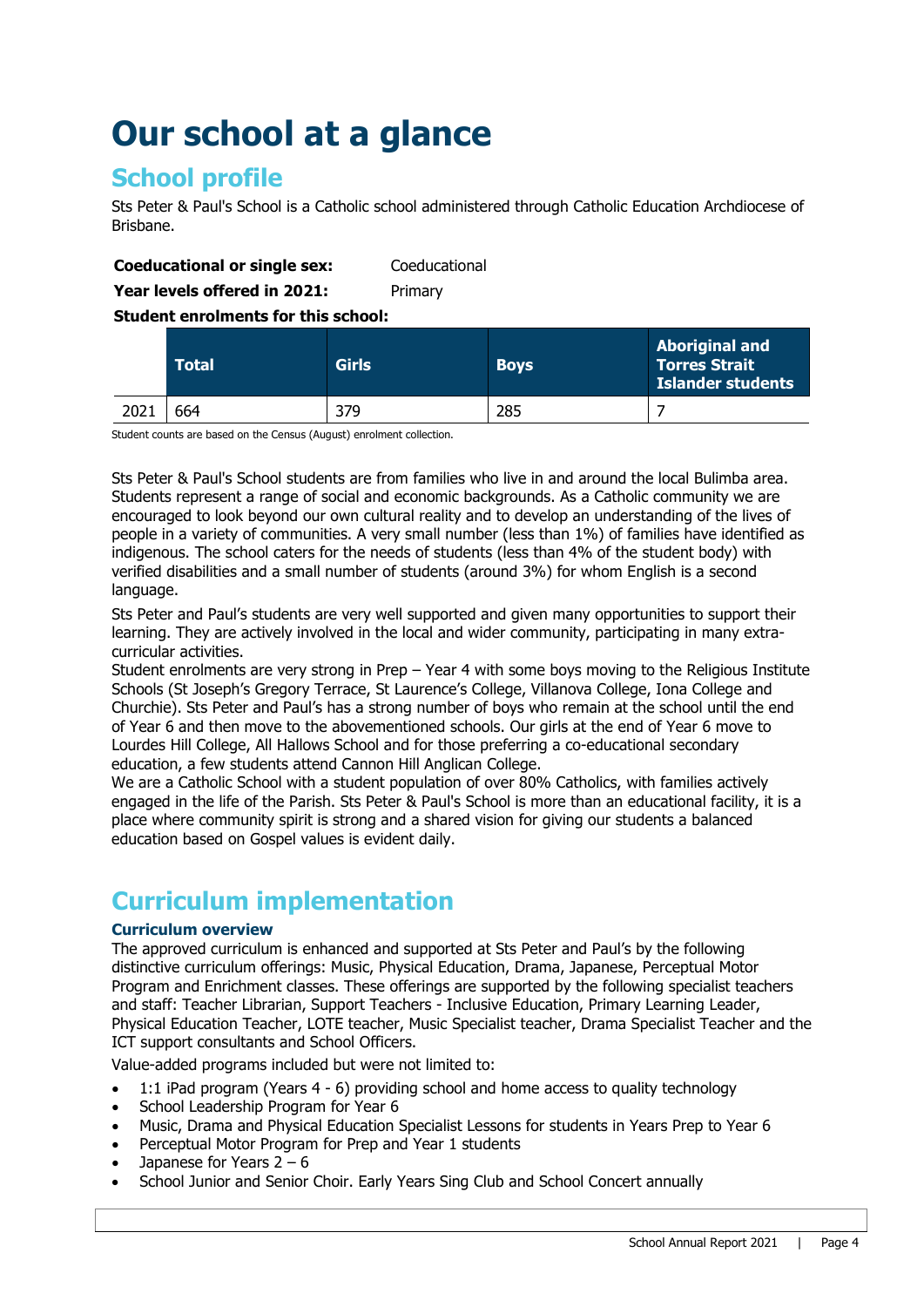- Swimming Program Prep to Year 6; Interschool Sport; and School, Catholic and District Carnivals
- Proactive Social Skills Program; Games Club at Lunchtime; Student Protection Programs
- Behaviour Support Plan and associated programs
- Day Camp Program for students in Year 4; Beach Camp for Year 5; Leadership/Team Building for Year 6
- Days of Celebration e.g. Sts Peter & Paul's Feast Day; Catholic Education Week; Book Week; Day for Daniel; World Environment Day.

#### **Extra-curricular activities**

We provide an excellent Physical Education and Sport Program at Sts Peter & Paul's School including: Swimming, Cross Country, Athletics, European Handball, Netball, Volleyball, Tennis, Soccer, Aussie Rules and Touch Football. Years 4-6 students participate in Inter-School Sport via Gala days. Fit Club is popular and is a highly organised activity promoting fitness levels for students preparing for Cross Country and Athletics events. Participation in Rugby 7s Gala Days and Q Cup Netball is also well supported.

A whole school Buddy Program is a highlight for students as they engage in activities which foster learning, friendship, and enjoyment.

We offer instrumental music (piano and quitar), Chess Club, Go Sports, and tennis which are all cocurricular activities happening outside of the school day but on the school premises.

#### **How information and communication technologies are used to assist learning**

At Sts Peter & Paul's School, the ICT capability supports and enhances student learning across all areas of the curriculum. Students are exposed to a variety of devices throughout Prep – Year 6 to support their learning. This includes the use of iPads, Laptops, BeeBots, Lego WeDo as well as STEM projects. Students engage in designing and creating multi-modal presentations. Throughout the school, ICT is used as a creative tool to generate simple solutions, modifications, and data representations. In Years 4-6, students participate in a 1 to 1 environment. Prep-Year 3 are well resourced with a ratio of 1:2 iPad banks within most classrooms. The school Teacher Librarian supports ICT capabilities within weekly library lessons.

### **Social climate**

#### **Overview**

There is a strong school climate evident at Sts Peter & Paul's School which provides a safe and supportive learning environment. Our model of pedagogy aims to focus on learners and their learning, ensuring that our classrooms are positive environments so that each student's learning is differentiated.

A Student Behaviour Support Plan has been developed & is supported by an Expected Behaviour Matrix and Agreed Responses to behaviour to enable explicit teaching and consistent responding. It ensures and supports a proactive rather than a reactive approach to student behaviour education.

The Parents and Friends; and School Board members work very hard to build a strong Catholic community which assists staff to nurture the students in a supportive faith community. Our very generous Parents and Friends Association supports the school in a host of different ways, including: organising and running a very successful major fundraiser each year in order to further resource the school; the Care and Concern Committee assists families to feel welcome, valued and supported; the Health and Wellbeing Committee organises a variety of initiatives e.g. Day for Daniel, Parent Information Evenings (e.g. Occupational Therapy, Child Psychologist [resilience, co-regulation etc] parent education sessions); and the Sustainability Committee introduces and supports initiatives throughout the school. The Parents and Friends supplements school communication/news via reminders, events and up-dates through the P & F Facebook page and the School Newsletter. There is also a Grants Committee who actively source, write and submit applications on behalf of the school. Parents are welcomed into the school to join children's prayer celebrations and school assemblies. They spend time helping in the tuckshop, library, and classrooms. They act as Class Co-ordinators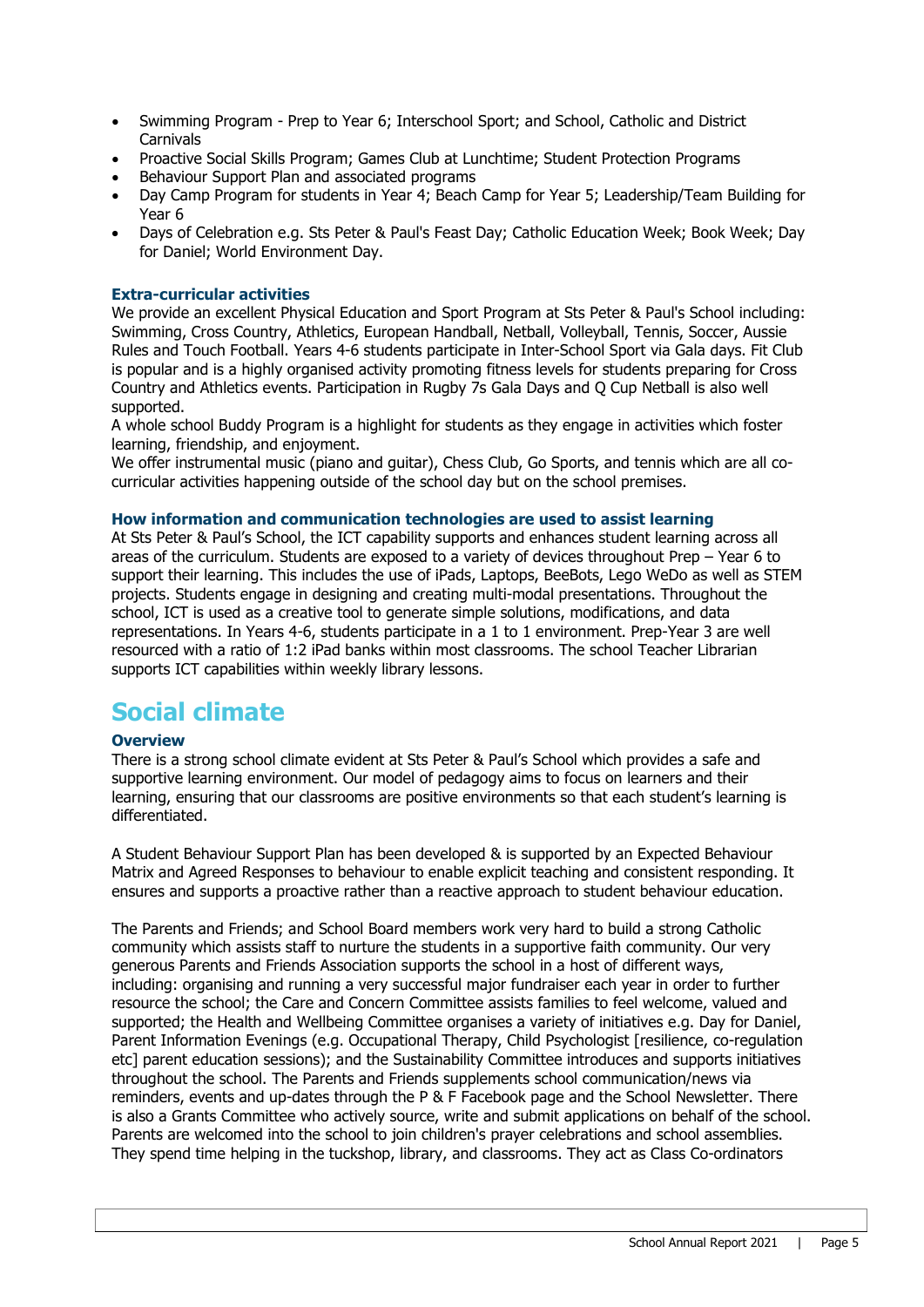and provide excursion, carnival, and sport support. Opportunities are provided for parents to deepen their knowledge and understanding of current pedagogical practices.

#### **Parent, student and staff satisfaction**

The tables below show selected items from the Parent/Caregiver, Student and Staff BCE Listens Surveys.

#### **BCE Listens Survey - Parent satisfaction**

| <b>Performance measure</b>                                                             |       |
|----------------------------------------------------------------------------------------|-------|
| Percentage of parents/carers who agree# that:                                          | 2020  |
| This school helps my child to develop their relationship with God                      | 99.1% |
| School staff demonstrate the school's Catholic Christian values                        | 98.1% |
| Teachers at this school have high expectations for my child                            | 89.0% |
| Staff at this school care about my child                                               | 97.3% |
| I can talk to my child's teachers about my concerns                                    | 91.8% |
| Teachers at this school encourage me to take an active role in my child's<br>education | 85.5% |
| My child feels safe at this school                                                     | 98.2% |
| The facilities at this school support my child's educational needs                     | 92.7% |
| This school looks for ways to improve                                                  | 80.4% |
| I am happy my child is at this school                                                  | 92.7% |

#### **BCE Listens Survey - Student satisfaction**

| <b>Performance measure</b>                                                                        |       |
|---------------------------------------------------------------------------------------------------|-------|
| Percentage of students who agree# that:                                                           | 2020  |
| My school helps me develop my relationship with God                                               | 96.1% |
| I enjoy learning at my school                                                                     | 97.2% |
| Teachers expect me to work to the best of my ability in all my learning                           | 97.7% |
| Feedback from my teacher helps me learn                                                           | 93.5% |
| Teachers at my school treat me fairly                                                             | 95.8% |
| If I was unhappy about something at school I would talk to a school leader or teacher<br>about it | 83.7% |
| I feel safe at school                                                                             | 93.5% |
| I am happy to be at my school                                                                     | 92.1% |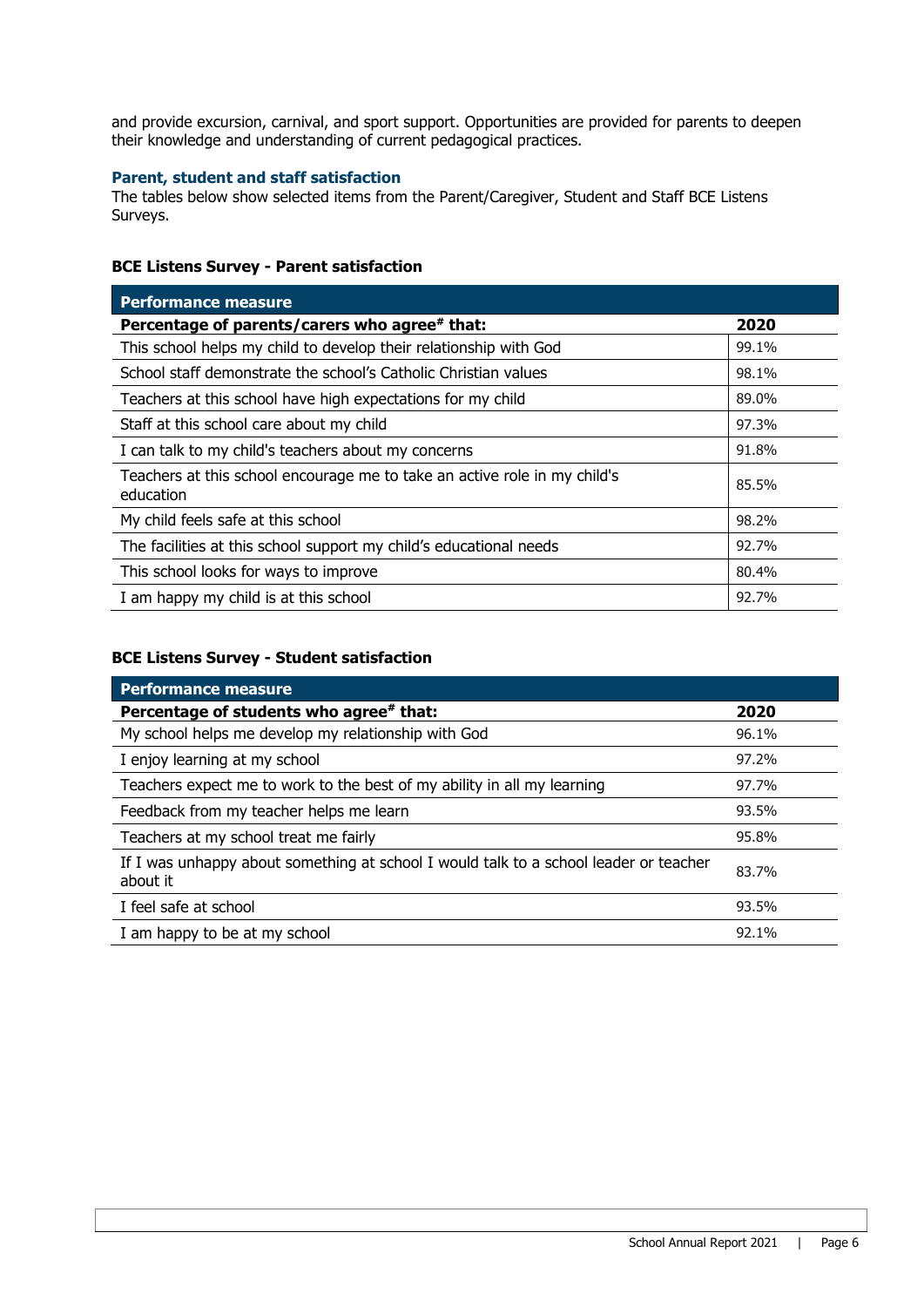#### **BCE Listens Survey - Staff satisfaction**

| <b>Performance measure</b>                                              |        |
|-------------------------------------------------------------------------|--------|
| Percentage of staff who agree# that:                                    | 2020   |
| Working at this school helps me to have a deeper understanding of faith | 89.7%  |
| School staff demonstrate this school's Catholic Christian values        | 90.0%  |
| This school acts on staff feedback                                      | 88.9%  |
| This school looks for ways to improve                                   | 97.4%  |
| I am recognised for my efforts at work                                  | 80.0%  |
| In general students at this school respect staff members                | 100.0% |
| This school makes student protection everyone's responsibility          | 97.5%  |
| I enjoy working at this school                                          | 97.4%  |

# 'Agree' represents the percentage of respondents who Somewhat Agree, Agree or Strongly Agree with the statement.

DW = Data withheld to ensure confidentiality.

#### **Family and community engagement**

Sts Peter & Paul's School actively welcomes the involvement of parents within the school to assist in their child's learning and development. At the beginning of each school year all parents are invited to an information evening with their child's teacher. Parent Teacher interviews are on-going throughout the year at the request of either the teacher or parent.

Class Co-ordinators assist teachers with classroom initiatives, welcoming new families, social interactions, sustainability initiatives and other activities connected with the curriculum.

Staff organise meetings and/or information sessions for parents regarding camps, excursions and other activities that support the curriculum.

Parents generously help throughout the year with a variety of programs including: Sport and Physical Education; Visual Art; Reading; various Subject Rotations; Library Support; Tuckshop; undertaking joint home/school projects and assignments; and organising activities for students to participate in e.g. Day for Daniel (Daniel Morcombe Foundation).

As a school we value open dialogue with our families and we strive to develop and maintain healthy relationships among and between staff, students, and their families. As a school we work closely with all stakeholders to ensure that adjustments are made to assist with the diverse learning needs of our students so that they can fully participate in the life of the school.

The Covid-19 pandemic impacted parent engagement on the school grounds in of 2021, however, parent engagement remained a priority where possible.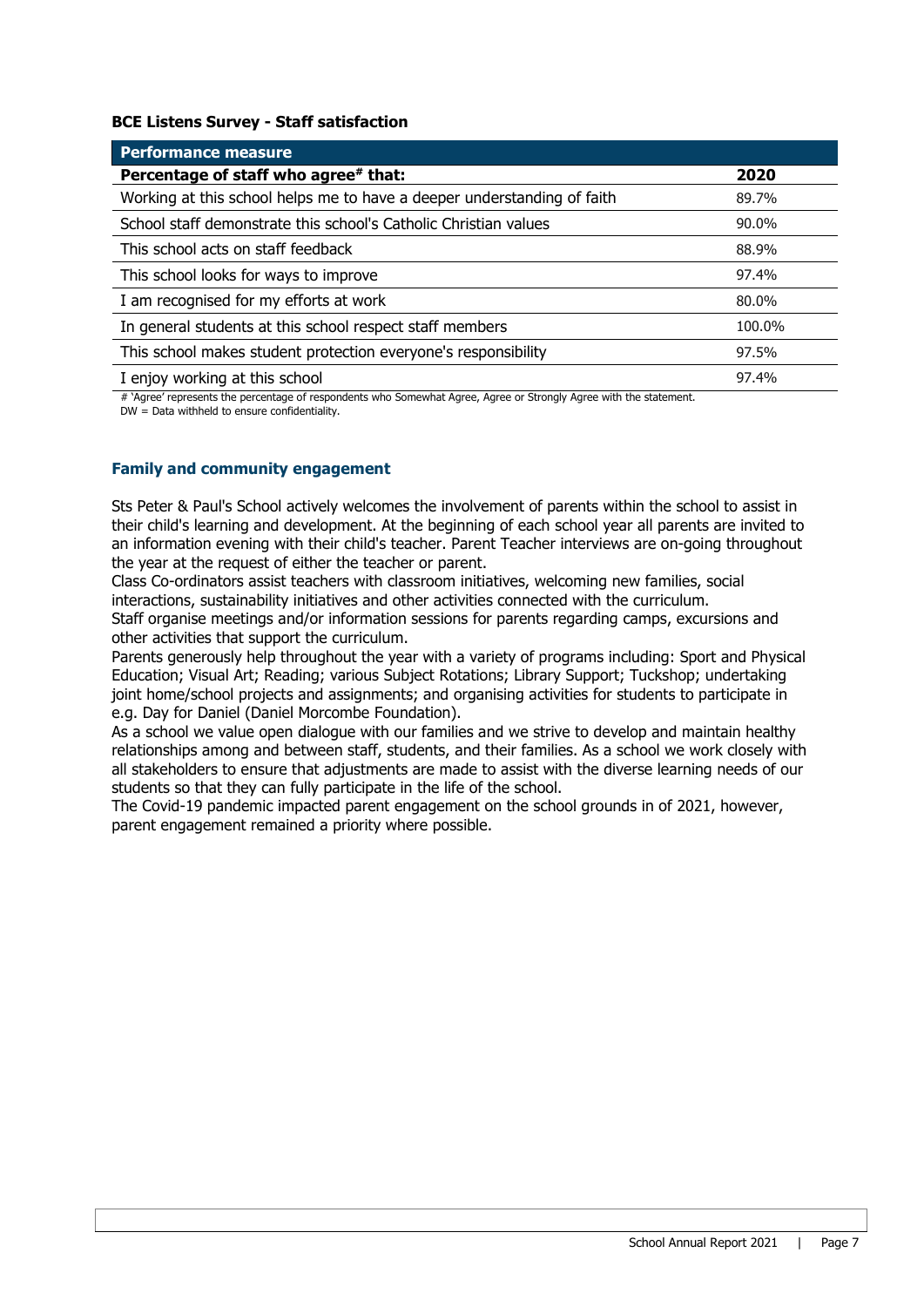# **School funding**

#### **School income broken down by funding source**

School income, reported by financial year accounting cycle using standardized national methodologies and broken down by funding source is available via the  $My School$  website.

#### **How to access income details**

- 1. Click on the My School link [http://www.myschool.edu.au/.](http://www.myschool.edu.au/)
- 2. Enter the school name or suburb of the school you wish to search.



3. Click on 'View School Profile' of the appropriate school to access the school's profile.



4. Click on 'Finances' and select the appropriate year to view the school financial information.

|  | School profile | NAPLAN <sup>'</sup> | Attendance | Finances | VET in schools | Senior secondary | Schools map |
|--|----------------|---------------------|------------|----------|----------------|------------------|-------------|
|--|----------------|---------------------|------------|----------|----------------|------------------|-------------|

Note: If you are unable to access the internet, please contact the school for a hard copy of the school's financial information.

# **Our staff profile**

### **Workforce composition**

| <b>Description</b>           | <b>Teaching Staff*</b> | <b>Non-Teaching Staff</b> |
|------------------------------|------------------------|---------------------------|
| Headcount                    | 49                     | 28                        |
| <b>Full-time Equivalents</b> | 42.9                   | 16.4                      |

\*Teaching staff includes School Leaders

 $\overline{a}$ 

### **Qualification of all teachers\***

| <b>Highest level of qualification</b> | Number of classroom teachers and school<br>leaders at the school |
|---------------------------------------|------------------------------------------------------------------|
| Doctorate                             | 0                                                                |
| <b>Masters</b>                        | 9                                                                |
| Graduate diploma etc.**               |                                                                  |
| Bachelor degree                       | 38                                                               |
| Diploma                               | 0                                                                |
| Certificate                           |                                                                  |

\*Teaching staff includes School Leaders

\*\*Graduate diploma etc. includes graduate diploma, bachelor honours degree, and graduate certificate.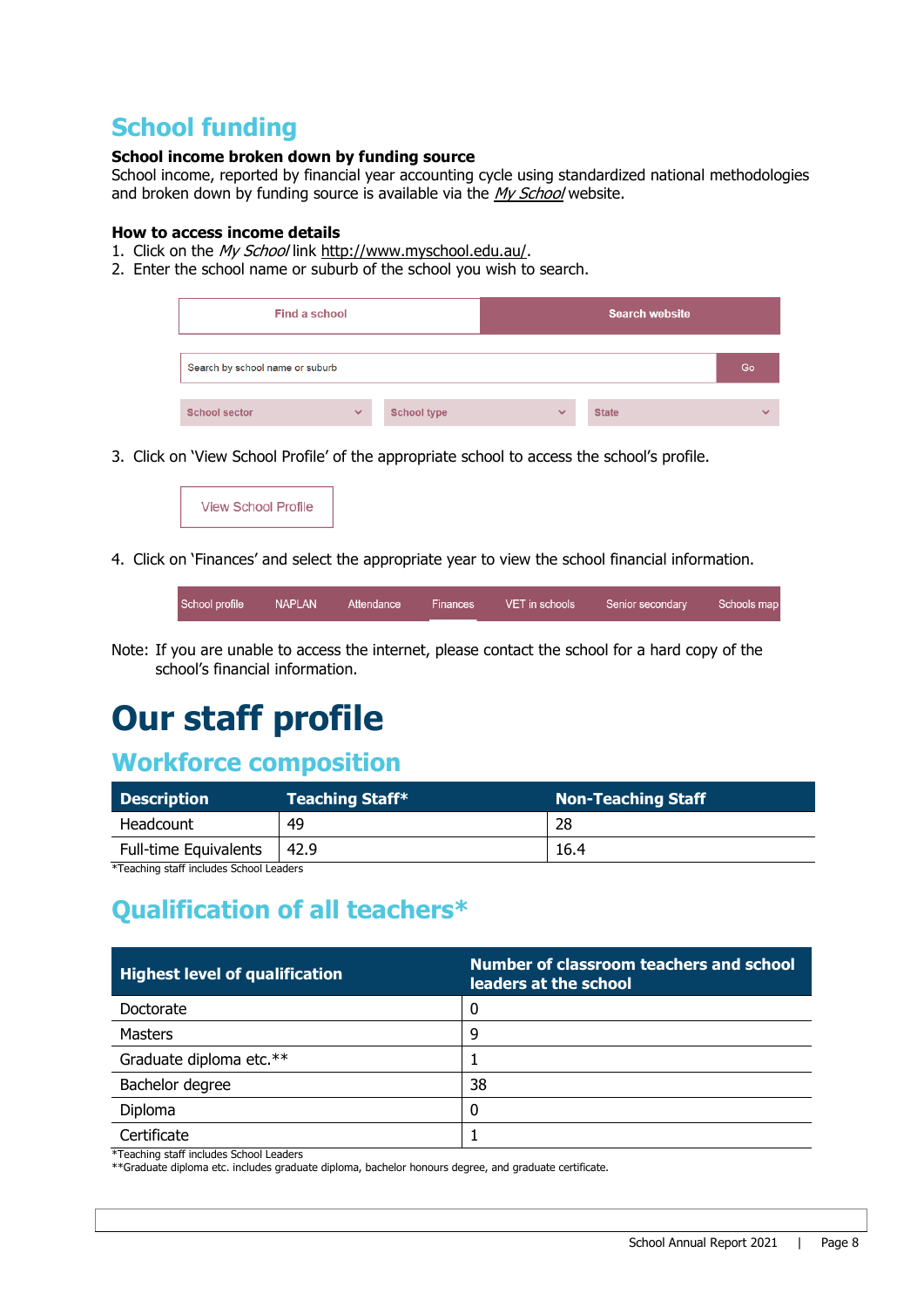# **Professional development**

The major professional development initiatives are as follows:

- Professional Goal Setting
- NCCD
- Monitoring and Moderation of student work
- CPR
- Learning Progressions in Mathematics
- Occupational Therapy
- Assessment Capable Learners
- Adjustments for learners
- Positive Behaviour For Learning
- Intraschool Moderation of Student Work Samples
- Mathematics Pedagogy
- Learning Area Bands Scope & Sequence

The proportion of the teaching staff involved in professional development activities during 2021 was close to 100% as most professional learning was facilitated during staff meetings and designated twilight sessions.

# **Staff attendance and retention**

#### **Average staff attendance**

| <b>Description</b>                                                    | $O_{\Omega}$ |
|-----------------------------------------------------------------------|--------------|
| Staff attendance for permanent and temporary staff and school leaders | 95.7%        |

#### **Proportion of staff retained from the previous school year**

From the end of the previous school year, 70.9% of staff was retained by the school for the entire 2021.

# **Performance of our students**

### **Key student outcomes**

#### **Student attendance**

The overall student attendance rate in 2021 for all Brisbane Catholic Education schools across years Prep-6 was 92.4%.

| <b>Description</b>                                                                   | $\frac{0}{0}$ |
|--------------------------------------------------------------------------------------|---------------|
| The overall attendance rate* for the students at<br>this school                      | 94.3%         |
| Attendance rate for Aboriginal and Torres Strait<br>Islander students at this school | 93.6%         |